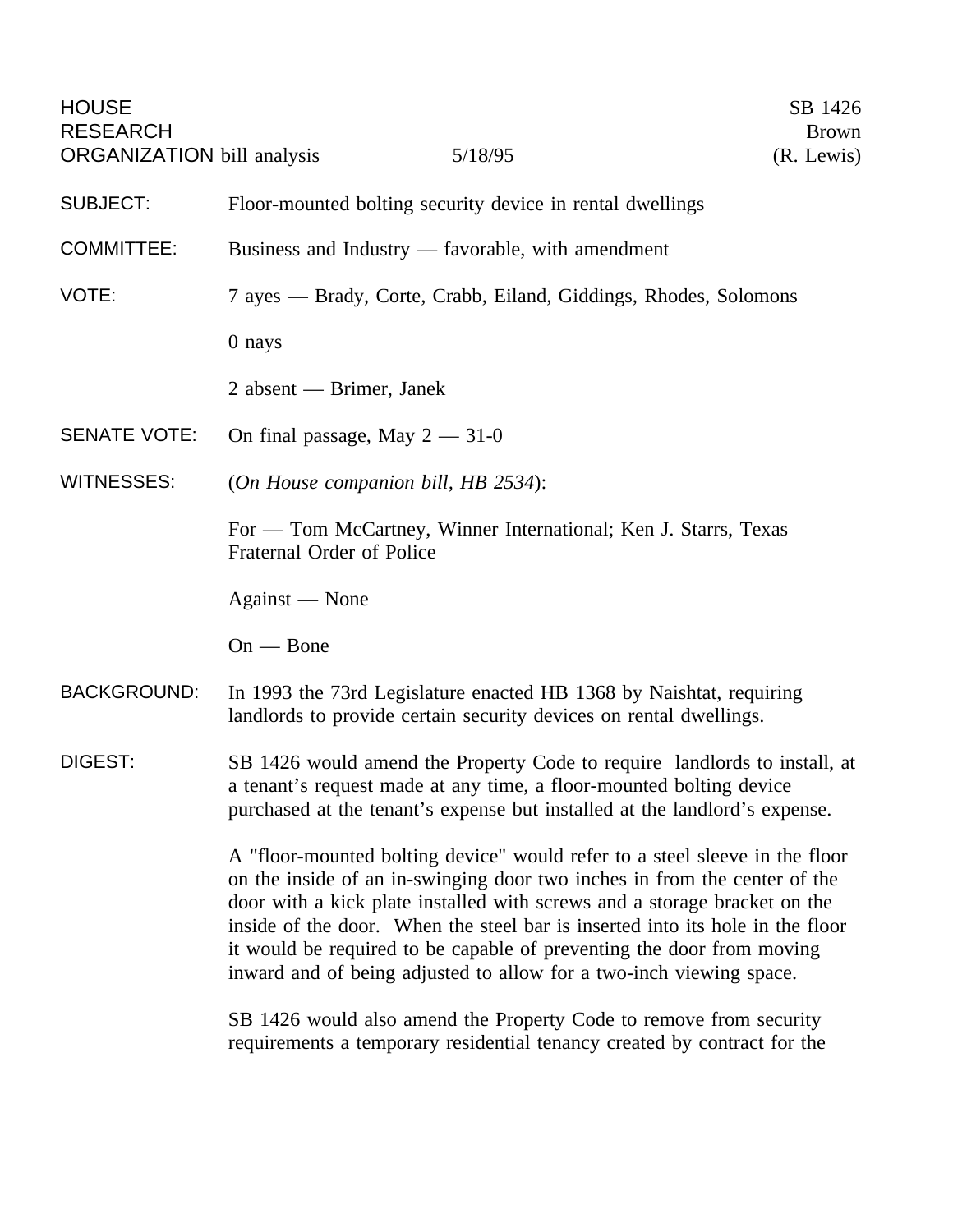## SB 1426 House Research Organization page 2

sale of real estate in which the buyer occupies the property prior to closing or the sellar occupies the property after closing. This act would take effect September 1, 1995. SUPPORTERS SAY: SB 1426 would place into statute a tenant option to request the installation of a floor-mounted security device, known also as a "door club," shown to be especially effective against attempts to kick-in a door. Although existing law does not prohibit a landlord from installing a door club, a landlord is also not required to install one at a tenant's request. Landlords are currently required to install, at tenant's request and expense, a keyed dead bolt on an exterior door and a sliding door pin lock or security bar. SB 1426 would not be endorsing a specific brand of floor-mounted bolting device because other companies would not necessarily be prohibited from manufacturing and selling devices that meet the specifications in law. SB 1426 would not necessarily be generating business for Winner International, the current manufacturer of door clubs, because "Winner International" or "door club" would not be mentioned in the statute and landlords would only be required to install the device at tenant's request. **OPPONENTS** SAY: SB 1426 is not needed and would serve to promote a security device that is made by only one company. It would also expand the original purpose of HB 1368, enacted last session, which was to prevent entry by persons using unauthorized keys. The "floor-mounted bolting device" as defined in this bill would refer to a "door club," a security device only manufactured by Winner International. SB 1426 would give Winner International an opportunity to promote its device by saying "authorized by the state of Texas" or something to that

effect. It would also require landlords to install a particular brand of a security device. All other devices mentioned in statute have been carefully defined so as to not authorize one particular product or manufacturer over another.